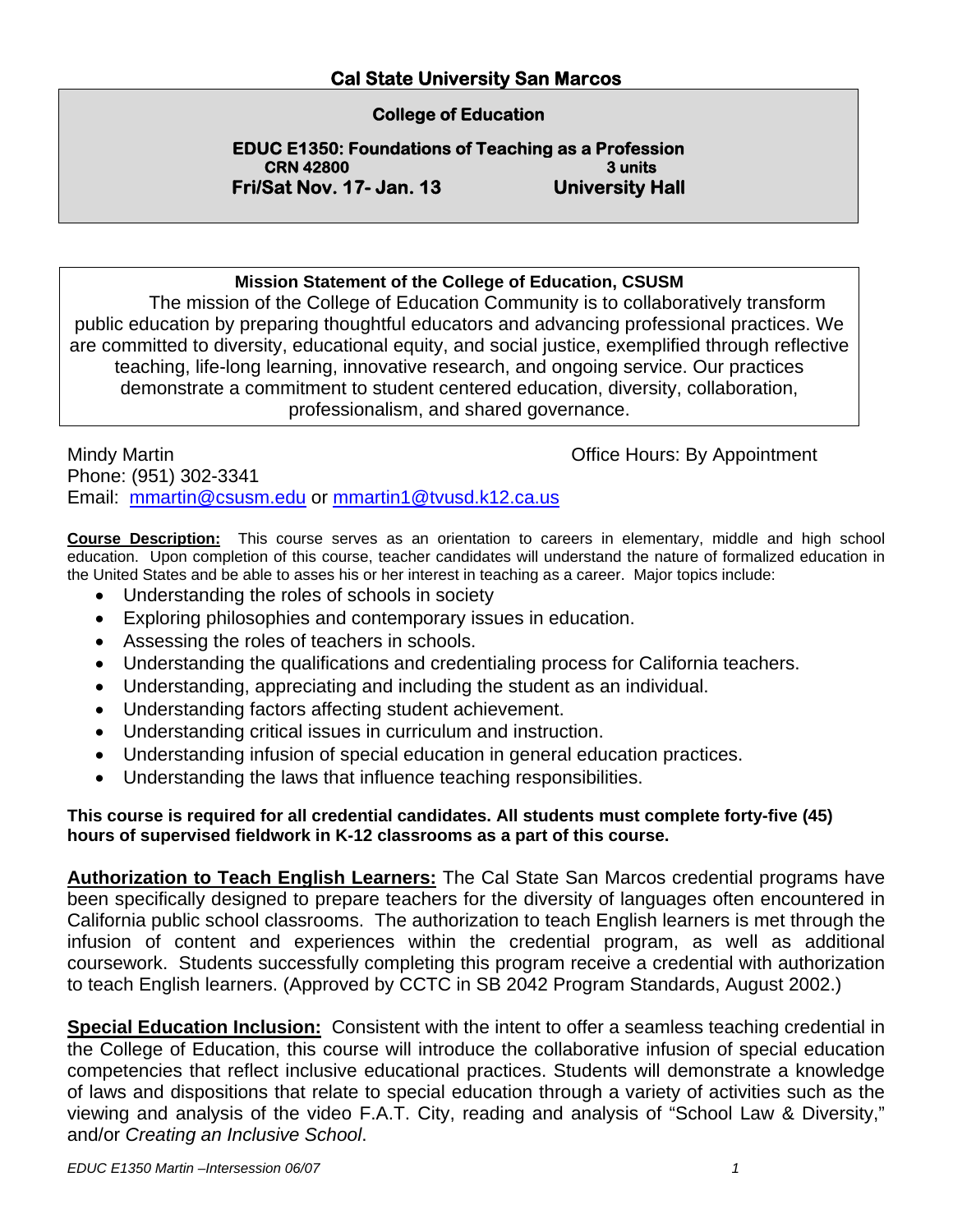**Students with Disabilities Requiring Reasonable Accommodations:** Students are approved for services through the Disabled Student Services Office (DSS). This office is located in Craven Hall 5205, and can be contacted by phone at (760) 750-4905, or TTY (760) 750-4909. Students authorized by DSS to receive reasonable accommodations should meet with their instructor during office hours or, in order to ensure confidentiality, in a more private setting.

**College of Education Attendance Policy:** Due to the dynamic and interactive nature of courses in the College of Education, all students are expected to attend all classes and participate actively. Absences and late arrivals/early departures will affect the final grade. COE attendance policy states, "At a minimum, students must attend 80% of class time, or s/he may not receive a passing grade for the course at the discretion of the instructor. Individual instructors may adopt more stringent attendance requirements." Should students have extenuating circumstances, please contact the instructor as soon as possible.

*A minimum grade of C+ is required in EDUC 350 to qualify as prerequisite for admission to the Cal State San Marcos teacher credential program*. In this section of EDUC 350, the instructor has adopted this additional policy: For every absence and combination of 3 late arrivals or early departures you will lose 10% of your final grade. You are able to earn extra credit for one absence.

**Credential Program Recommendations:** As one of several evaluation methods, EDUC 350 course instructors are asked for feedback concerning credential candidates who are applying for programs at Cal State San Marcos. Keep in mind that your professionalism and hard work in this class not only affect your course grade, but also indicate your readiness for a credential program. Everything you do speaks--be sure your actions speak a professional message.

**Field Work:** In addition to in-class work, assigned readings and projects, students will participate in forty-five (45) hours of supervised fieldwork assignments in a variety of public school settings. Approximately half of your time will be spent in one teacher's classroom, and the remainder of the time should be distributed among other classrooms. A recommendation (usually from the classroom teacher where most of the fieldwork is done), as well as a Field Experience Recommendation Form with documented hours and teacher verification, are requirements for admission to the Cal State San Marcos Teacher Credentialing programs.

**Use of Technology:** Students are expected to demonstrate competency in the use of various forms of technology (i.e. word processing, electronic mail, WebCT, use of the Internet, and/or multimedia presentations). Specific requirements for course assignments with regard to technology are at the discretion of the instructor. Keep a digital copy of all assignments for use in your teaching portfolio. Details will be given in class.

**WebCT:** This course will have an online component using WebCT. We will go over use in class the first week and then students will be required to access resources and submit assignments on line using WebCT.

# **Electronic Communication (Email & On-Line Discussion) Protocol**

Electronic correspondence, e-mail and on-line discussion, are a part of your professional interactions. If you need to contact any instructor, e-mail is often the easiest way to do so. It is our intention to respond to all received e-mails in a timely manner. Please be reminded that e-mail and on-line discussions are a very specific form of communication, with their own nuances and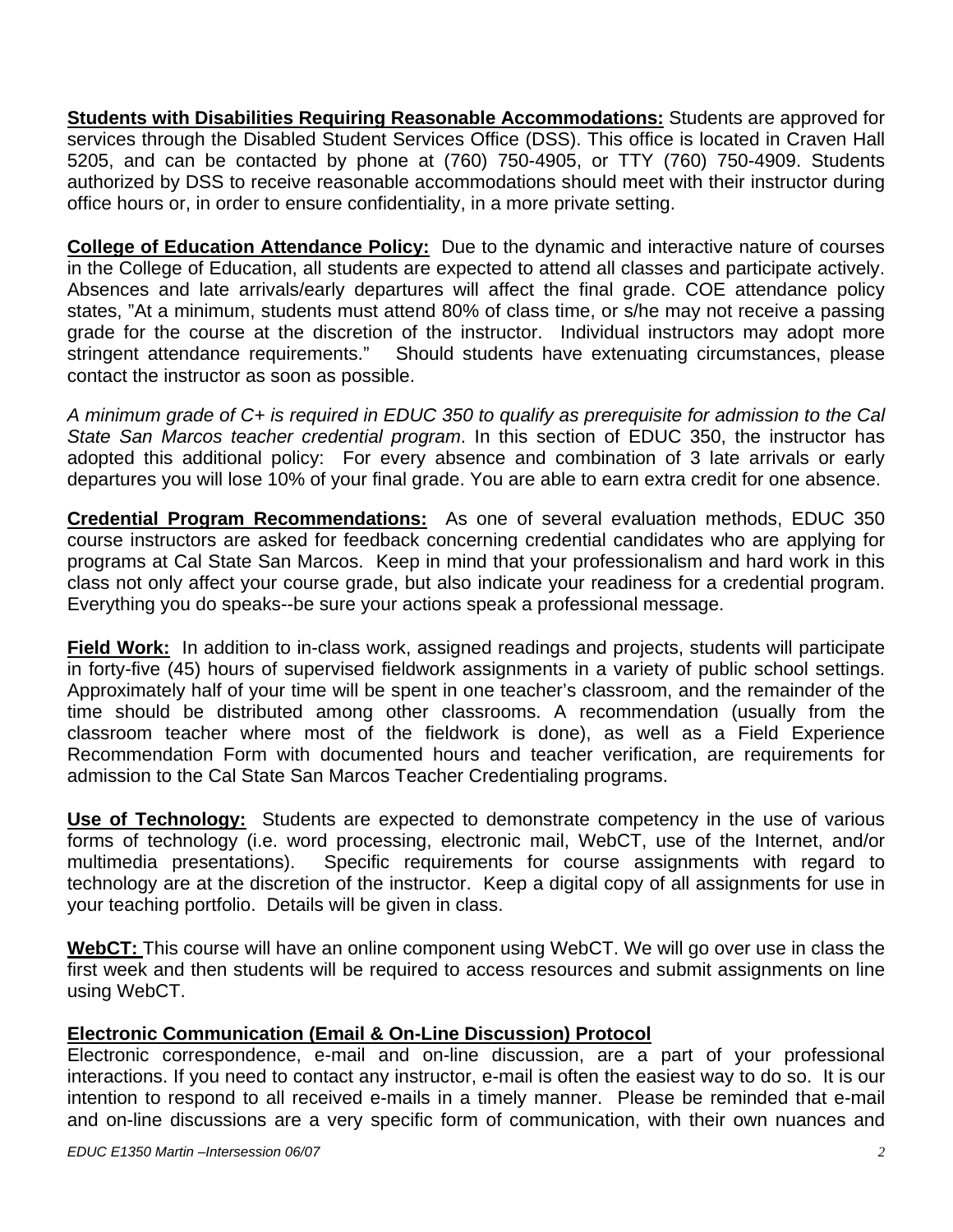etiquette. For instance, electronic messages sent in all upper case (or lower case) letters, major typos, or slang, often communicate more than the sender originally intended. With that said, please be mindful of all e-mail and on-line discussion messages you send to your colleagues, to faculty members in the College of Education, or to persons within the greater educational community. All electronic messages should be crafted with professionalism and care. **Things to consider**:

- Would I say in person what this electronic message specifically says?
- How could this message be misconstrued?
- Does this message represent my highest self?
- Am I sending this electronic message to avoid a face-to-face conversation?

In addition, if there is ever a concern with an electronic message sent to you, please talk with the author in person in order to correct any confusion.

**Teaching Performance Expectations (TPE) for EDUC 350**: A primary goal of EDUC 350 is to begin the process of developing teacher candidates to become professional educators. The following TPE of the California Commission for Teacher Credentialing is expected to be met during this course:

#### **TPE 12: Professional, Legal and Ethical Obligations**

Candidates are aware of their own personal values and biases and recognize ways in which these values and biases affect the teaching and learning of students. They resist racism and acts of intolerance. Candidates appropriately manage their professional time spent in teaching responsibilities to ensure that academic goals are met.

Candidates for a Teaching Credential understand and honor legal and professional obligations to protect the privacy, health, and safety of students, families, and other school professionals. They are aware of and act in accordance with ethical considerations and they model ethical behaviors for students. Candidates understand and honor all laws relating to professional misconduct and moral fitness.

#### **TPE 12: Teaching Performance Assessment for Developing as a Professional Educator**

The successful completion of the personal philosophy assignment is a requirement for completion of this course and is a component of partially meeting the TPE described above. This statement will be used for assessment both in the course and at completion of the College of Education program. Retain an electronic copy of your statement for submission for your portfolio at the completion of your teacher education program.

**Class Discussions/ WebCT and Participation:** Students will engage in active learning each class session, and will be expected to actively participate.

- Do you participate in class discussions productively, sharing your knowledge and understandings?
- Do you interact productively with your peers, taking on a variety of roles (leader, follower, etc.)?
- Do you contribute appropriately to group work— do you "do your share"?
- Are you able to accept others' opinions?
- Are you supportive of others' ideas?
- Do you support your peers during their presentations?
- Can you monitor and adjust your participation to allow for others' ideas as well as your own to be heard?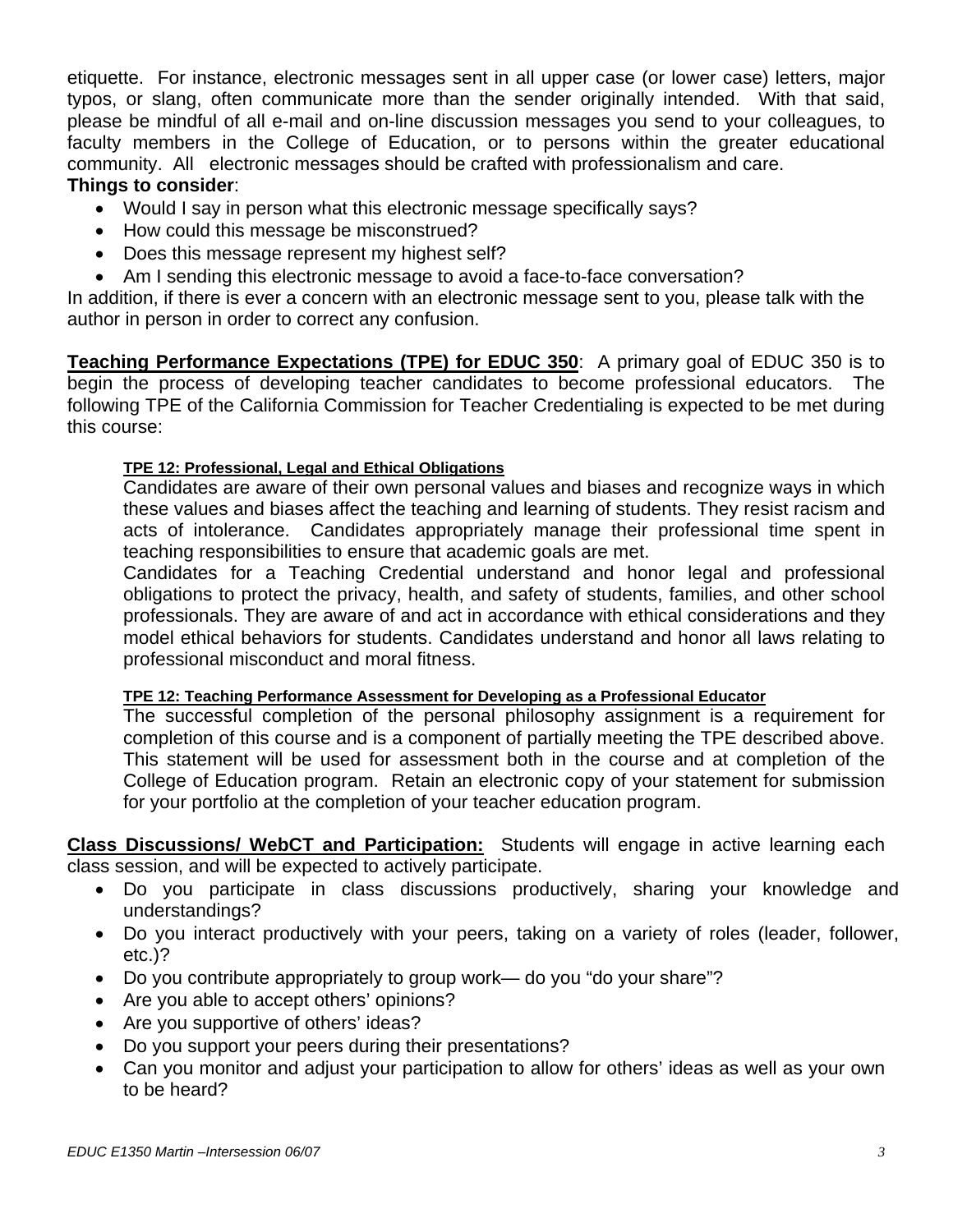**Course Requirements:** Teacher education is a professional preparation program. It is expected that students will come to class prepared to discuss the readings, submit required assignments, and participate in class activities. Students are expected to adhere to academic honesty and integrity, standards of dependability, confidentiality and writing achievement. Because it is important for teachers to be able to effectively communicate their ideas to students, parents, colleagues, and administrators, writing that is original, clear and error-free is a priority for the College of Education. It is expected that work will be turned in on time. Please discuss individual issues with the instructor. Points will be deducted if assignments are submitted late (10% penalty per day late; no credit will be awarded if the assignment is one week late).

#### **Required Texts:**

Nieto, Sonia. (2006). *Why We Teach*. NY: Teachers College Press. ISBN 0807745936

Grant, Carl. A. & Gillette, Maureen. (2005). *Learning to Teach Everybody's Children* 

Villa, R. A. and Thousand, J. S. (2005). Creating an Inclusive School ( $2^{nd}$  ed.). Alexandria, VA: Association for Supervision and Curriculum Development.

#### **Recommended Texts:**

Borich, Gary D. (2003). *Observation skills for effective teaching.* (4<sup>th</sup> ed.). Upper Saddle River, NJ: Prentice-Hall.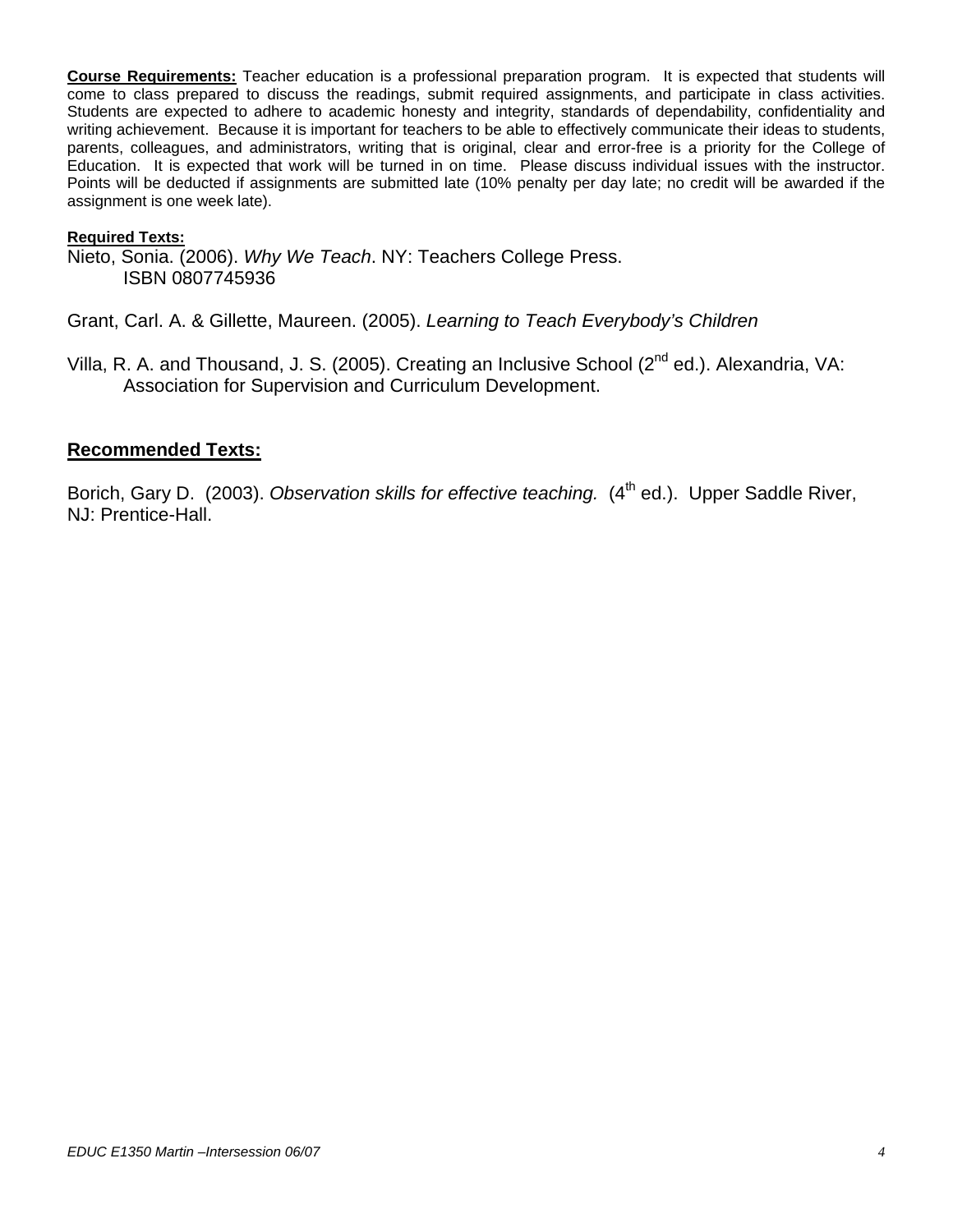# **Assignments and Point Values:**

**Participation 10** points **10** points **10** points **10** points **10** points **10** points This course is designed for active learning during class sessions. In order for this course to succeed for individuals and the group, students must come to class prepared to discuss assigned readings/topics and to participate in class and on-line activities.

#### **Interview of a Teacher Interview of a Teacher 5 points**

Review the suggested questions found in the syllabus. Write at least two other questions that are your own ideas. Come to class ready to interview teachers from various grade levels and possibly a principal! **(This will be done in class on December 9<sup>th</sup>.)** 

## **Inclusion, Diversity and Special Ed Laws Activity 5 points 5 points 5 points**

Details will be provided in class. **Preparation work must be done by December 9, 2007.** 

## **Classroom Observation Reports** 15 **points** 15 points 15 points

Using the classroom observation instrument provided in class, conduct 45 hours of observations in your field sites. Submit 3 responses online; each worth 5 points. Follow formats provided in this syllabus. Failure to complete 45 hours of observations results in failure of the course. **Due December 16, 2006, January 13, 2007 and January 27, 2007\* \*Extension of this one can be arranged.** 

# **Reading Responses** (See schedule given in first class .) 15 points

The reading responses provide an opportunity to reflect on the assigned readings for each week. In the reading log, do not simply summarize. Instead, respond to the readings: summarize briefly and then agree, disagree, note specific ideas, etc. Entries are to be 2 paragraphs in length. Log entries must be submitted on WebCT. Individual submissions are not graded; rather, their timely submission is noted and points are assigned on the basis of having completed the assignment for the semester. No credit will be given for late submissions.

## **Using Technology- Parts 1 & 2** 15 points 1 and 2 and 2 and 2 and 2 and 2 and 2 and 2 and 2 and 2 and 2 and 2 and 2 and 2 and 2 and 2 and 2 and 2 and 2 and 2 and 2 and 2 and 2 and 2 and 2 and 2 and 2 and 2 and 2 and 2 and

 See assignment directions and rubric included in the syllabus.  **Part 1 is to be completed by December 30th. Complete Part 2 Steps 1-4 by January 8th.**

## **Contemporary Issues in Education Presentation 15 points 15 points 15 points**

Students will present the pro and con of a political, cultural or social issue from topics assigned in class- work in pairs or triads. **Panel presentations will be given in class January 13, 2007.** 

# **Personal Philosophy** of teaching, learning and schooling 20 points 20 points

Write a 2-3 page paper addressing the following:

Name your philosophy as labeled by Grant & Gillette (2005) Ch 8

- a. What is that nature of the learner?
- b. What is nature of subject matter?
- c. What is the nature of the learning process?
- d. What disposition/attitude & actions should the teacher exhibit in order

to carry out his or her philosophical position?

## **Due January 13, 2007.**

Grades will be determined by the total number of points earned (100 points possible).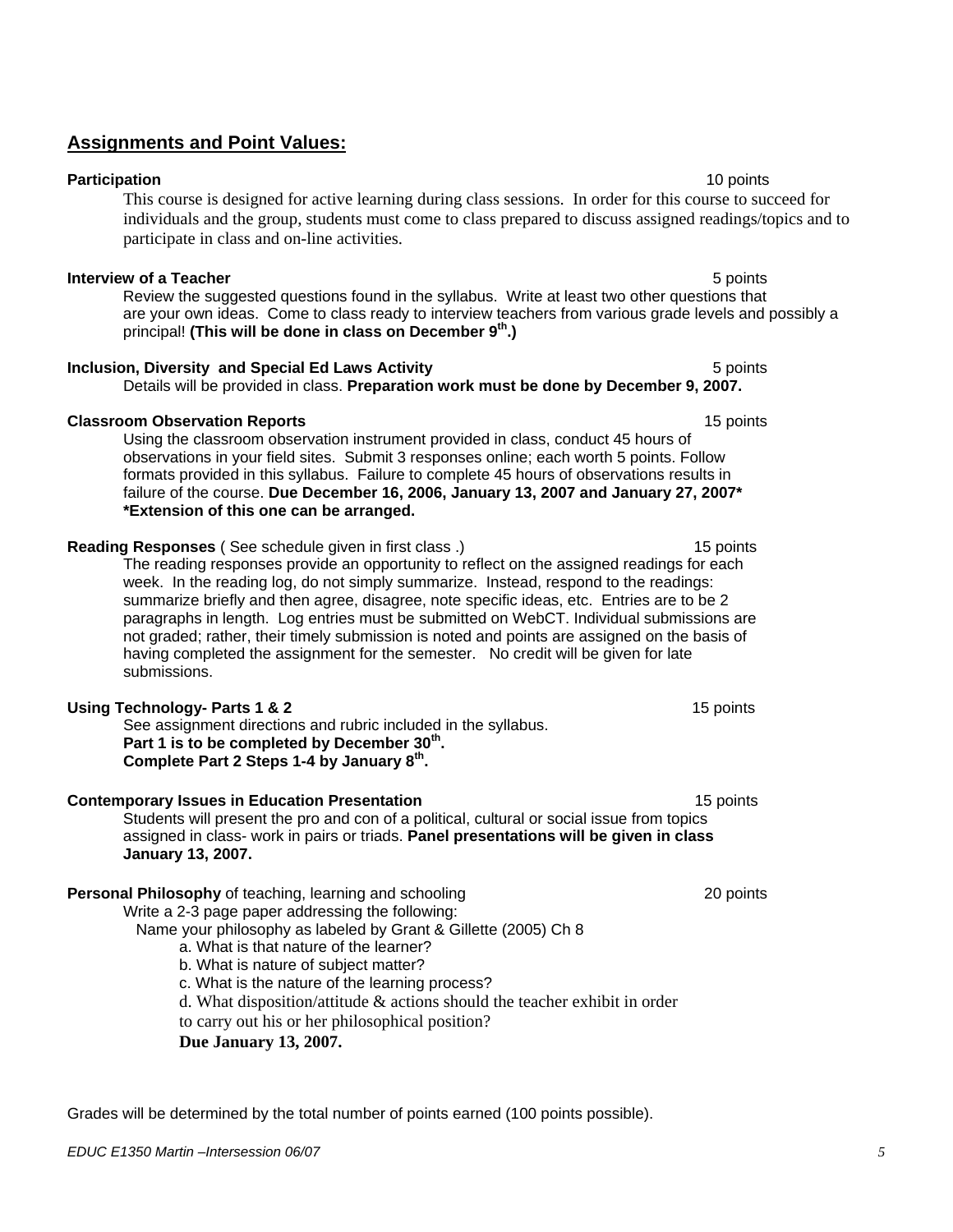| <b>Session</b>        | <b>Topics</b>                                                                                 | Readings/Assignments Due                                                                                                                                                                 |
|-----------------------|-----------------------------------------------------------------------------------------------|------------------------------------------------------------------------------------------------------------------------------------------------------------------------------------------|
| Friday 11/17          | Introduction, Course Overview, Using WebCT                                                    | Download syllabus and bring Tracking<br>Sheet to class.                                                                                                                                  |
| Sat. 11/18            | Who Will You Teach? What is good teaching?<br><b>Field Experience Overview</b>                | Grant and Gillette, chapter 2 (to be<br>done in class)                                                                                                                                   |
| Sat. 11/25            | Why Teach?                                                                                    | Nieto, chapters 1-6<br>$\blacksquare$<br>Post reading log #1 on WebCT<br>$\blacksquare$                                                                                                  |
| Friday 12/1           | <b>Historical Perspectives</b><br>Introduction to Philosophy Statements                       | Grant and Gillette, chapters 1, 7, 8<br>$\blacksquare$<br>Post reading log #2 on WebCT<br>$\blacksquare$                                                                                 |
| Sat. 12/9             | Inclusion, Diversity and Special Ed Laws<br><b>Guest Speaker</b><br><b>Teacher Interviews</b> | Villa and Thousand, chapters 1-3<br>٠<br>Peruse web sites for Inclusion<br>$\blacksquare$<br><b>Writing Assignment</b><br><b>Teacher interview (Done in</b><br>$\blacksquare$<br>class.) |
| Sat. 12/16            | Teachers' and Students' Rights and                                                            | Grant and Gillette, chapter 10<br>٠                                                                                                                                                      |
| *online               | Responsibilities                                                                              | Post reading log #3 on WebCT<br>$\blacksquare$<br><b>Observation Report #1</b><br>$\blacksquare$                                                                                         |
| Fri. 12/29<br>*online | <b>Buddy Reading Of Philosophy Paper</b>                                                      | Grant and Gillette, chapter 9<br>$\blacksquare$<br>Read buddy's philosophy rough<br>$\blacksquare$<br>draft (e-mail)                                                                     |
| Sat. 12/30<br>*online | Community, District, and Schools Research                                                     | <b>Part 1 of Using Technology</b><br>$\blacksquare$<br>Assignment.                                                                                                                       |
| Mon. 1/08<br>*online  | Where is right for you?                                                                       | Part 2 (steps 1-4) Of Using<br>$\blacksquare$<br><b>Technology Assignment</b>                                                                                                            |
| Fri. 1/12<br>*online  | Choose a District                                                                             | Part 2 (step 5) of Using<br>٠<br><b>Technology Assignment</b>                                                                                                                            |
| Sat. 1/13             | Contemporary Issues presentations                                                             | <b>Contemporary Issues</b><br>$\blacksquare$<br><b>Presentations (10 minutes)</b><br><b>Personal Philosophy (final)</b><br>$\blacksquare$<br><b>Observation Report #2</b><br>٠           |
| Sat. 1/27<br>*online  | Wrapping up Fieldwork - Hooray!                                                               | <b>Observation Report #3/Fieldwork</b><br>٠<br>Log                                                                                                                                       |

Instructor reserves the right to make adjustments to the above schedule as deemed necessary.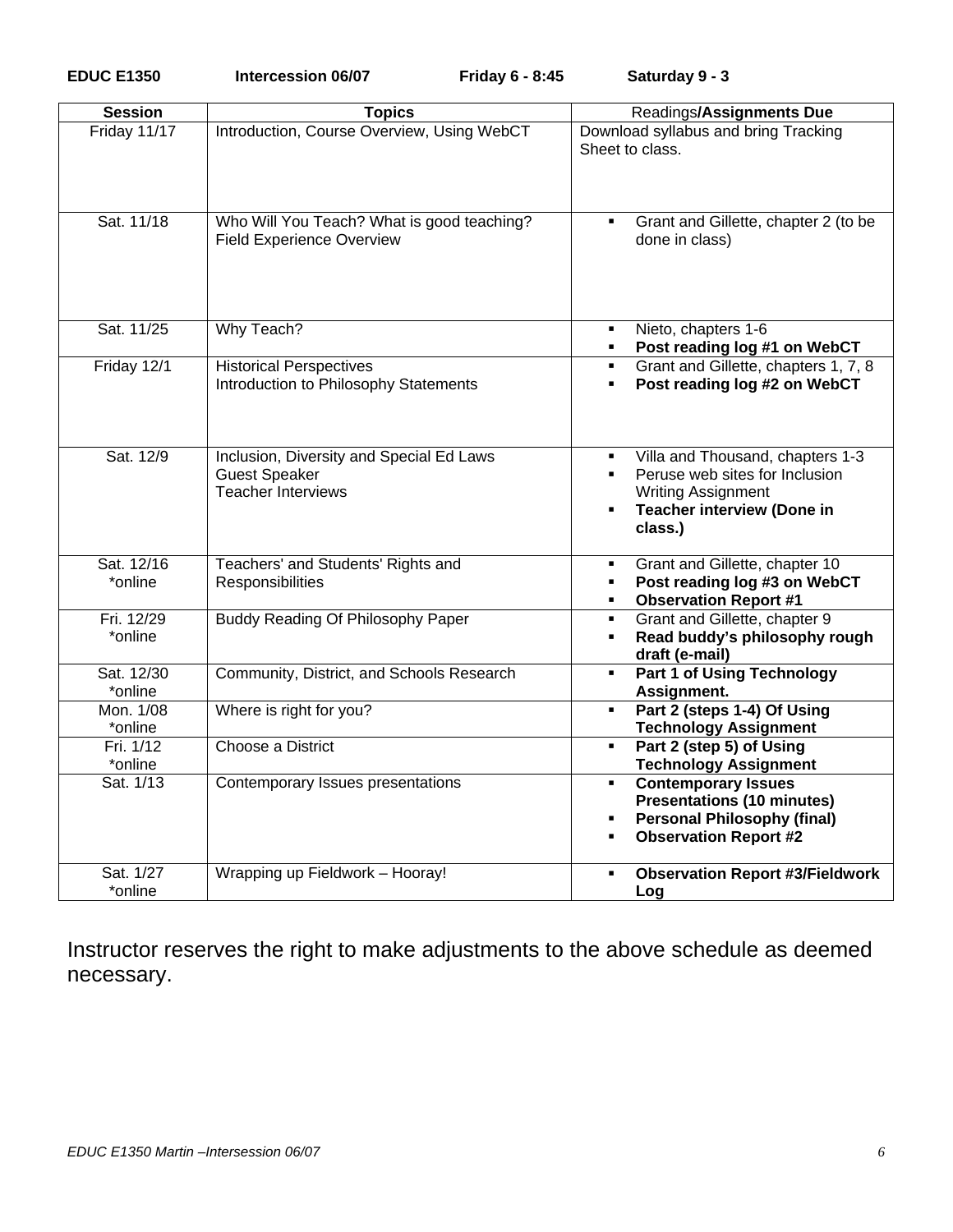# Interview of a Teacher EDUC 350

In this assignment, you will interview a teacher and write a 3–4 page summary of what you learned from him or her. Your purpose is to render a sketch so that your reader may be able to envision the teacher as a person with a distinct philosophy and experience.

#### *Gathering information:*

Interview a current or retired teacher who has had at least 3 years of full–time experience in elementary, middle, or secondary school classrooms. Suggested questions are:

Why did the teacher choose to enter teaching? How attractive was the profession to prospective teachers at that time? What were the other career paths available; were any others seriously considered? Does the teacher have any regrets about becoming a teacher?

What professional education did the teacher have? How helpful was it in learning to teach? At what point did the teacher feel comfortable as a teacher?

What were/are the teacher's goals for the education of students? Have these goals changed over the years?

What career moves (school buildings, grade level, special students, subject matter, etc.) has the teacher made? To what extent were those moves voluntary? For current teachers, are further moves desired? If so, what are they, and why?

What have been the major joys and frustrations of teaching? What would help increase the joys and minimize the frustrations? On what issues does the teacher feel strongly about making changes in the way that schooling occurs now?

How did/does the teacher learn about his/her students' lives and needs? How similar are the backgrounds of the teacher and his/her students? What have been the teacher's experiences with "culture shock" in working with students from different backgrounds?

What are some favorite memories from the teacher's classroom? Does the teacher tend to remember individual students or activities, or are the memories more general?

What does the teacher think of current "hot issues" in education such as the California High School Exit Exam and the No Child Left Behind Act? How does the teacher take action to address new reforms that impact his/her classroom?

What is the teacher's metaphor for "teaching" or "teacher"? What are the main features of the teacher's approach toward teaching? What has the teacher learned from being a teacher?

#### *Analysis:*

After collecting your information, think about what you have learned about this teacher. Focus on a few themes that best characterize what you have heard. Do not try to be all-inclusive. *Protect your teacher's confidentiality by using a pseudonym and masking identifying details.* 

In your analysis, incorporate what you have been learning about becoming and being a teacher. How does your teacher fit within the material addressed in your readings and in class? What issues are raised through your interview? What are the implications of your interview as you think about becoming a teacher? Be sure you include at least one reference to the readings/discussions we have in class.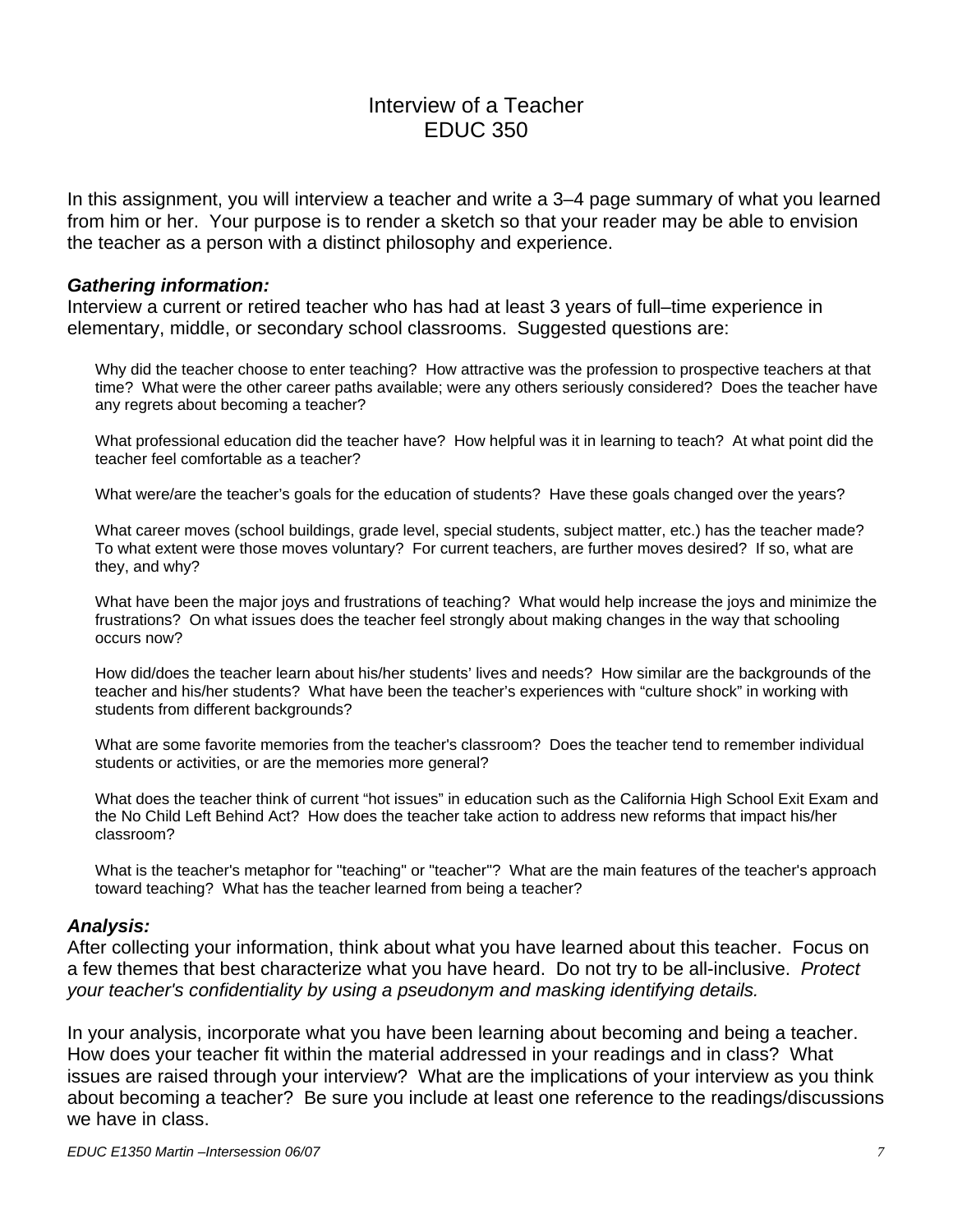## **EDUC 350 Inclusion Writing Assignment**

You will apply your understanding of the legal context of inclusive education and laws that influence teaching responsibilities. Study the following chapters and web sites:

- Grant, Carl. A. & Gillette, Maureen. (2005). *Learning to Teach Everybody's Children: Equity, Empowerment and Education that is Multicultural.* Thomson & Wadsworth. Read Ch 10.
- Villa, R. A. & Thousand, J. S. (2005). *Creating an inclusive school.* Alexandria, VA: Association for Supervision and Curriculum Development. Read Ch 2.
- U.S. Disability Law. Internet address:

www.law.cornell.edu/topics/disability.html Includes information about laws affecting people with disabilities.

OSERS IDEA Home Page. Internet address:

www.ed.gov/offices/OSERS/IDEA

Explanation of federal legislation known as IDEA, which ensures a free appropriate education in the least restrictive environment for children with disabilities. The latest l997 federal reauthorization of the law is explained in detail.

Thousand, J.S. (2004) Article to be posted in WebCT

#### **Reflection and Applications:**

Apply your understanding of the legal context of inclusive education and laws that influence your teaching responsibilities.

 Identify five laws or court decisions that influence you as a professional educator. At least two of these five must relate to special education law. Provide your rationale (one paragraph) for each selection. Why is it important to you? How might it affect your teaching? Feel free to add insights from your personal experiences, observations and FAT City Video.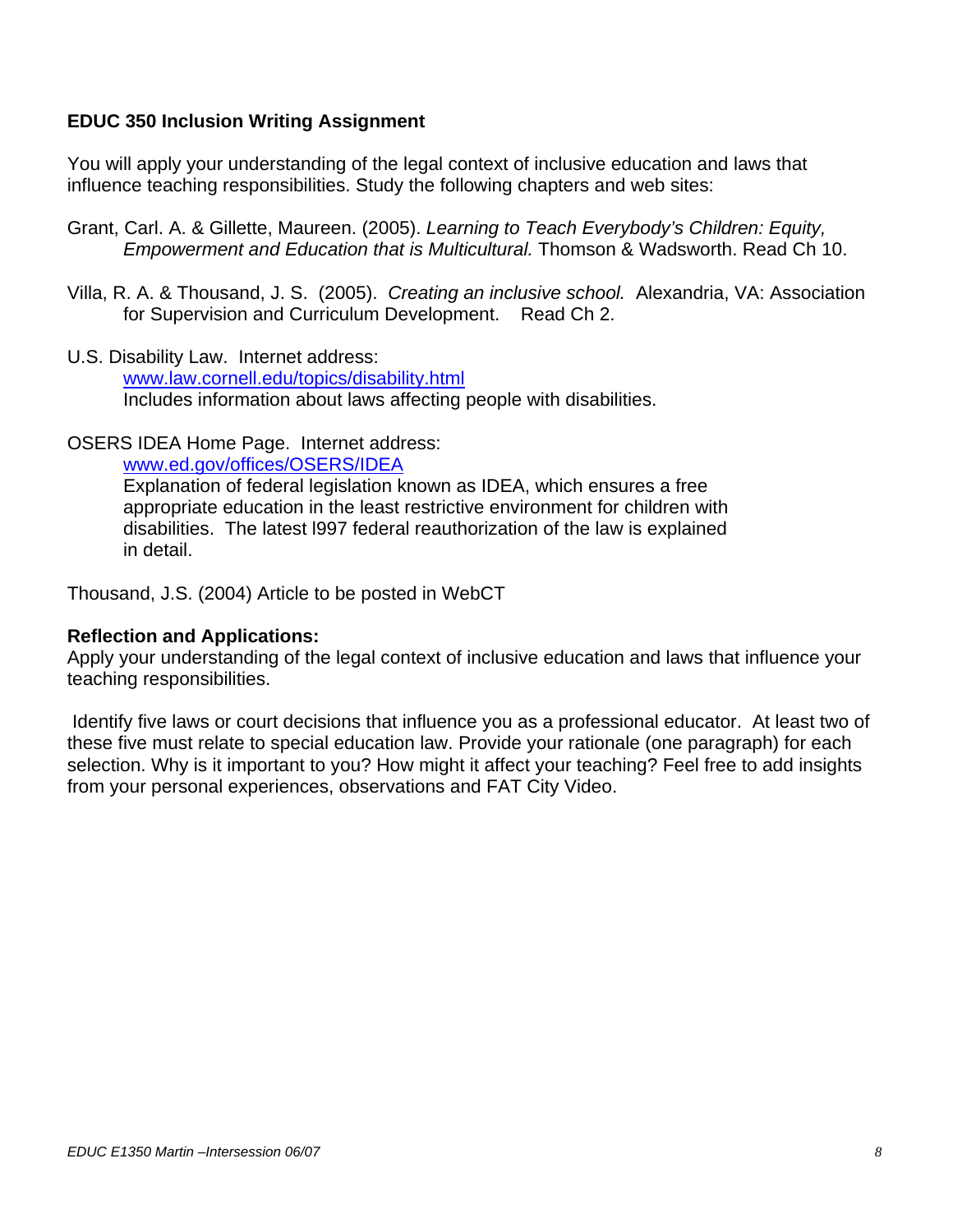### **Guidelines for EDUC 350 Field Experience & Classroom Observation Entries**

EDUC 350 requires 45 hours of field experience in public schools.

You must visit each of the following educational levels:

- 1. elementary school classroom (K-6)
- 2. middle school classroom (6-8)
- 3. high school classroom (9-12)

In these three basic settings, observe a variety of students with different instructional environments. These include multiple school districts and schools with a range of socio-economic contexts, multilingual/cultural populations, etc. Some of the environments you should see are:

- 1. English language development or primary language classroom
- 2. special education setting
- 3. primary (K-3) and intermediate (4-6) levels in elementary schools
- 4. general and advanced levels in high school subject fields
- 5. gifted education setting
- 6. sheltered instruction (SDAIE)

You may choose to make some of your observations in schools other than "regular" daytime schools. Consider observing in charter schools, alternative education sites, adult education schools, or court schools. For additional settings, obtain permission from your instructor before you do the observations.

Choose the locations of your field experience early and carefully. Make copies of the introduction letter, as you will meet with more than one principal. Call ahead and ask for an appointment with the principal. It may take them a week or so to arrange a meeting with you. Explain that you would like to observe several different educational settings. *However, remember you need to be with one teacher a significant amount of time if you plan to have him/her fill out your Field Experience Recommendation Form (for applying to the credential program).* 

You must observe in varied settings to satisfy this course requirement. Each observation should last at least 30 minutes. Your observation entries must reflect these different settings. You will turn in a total of 15 classroom observation records throughout the semester (see syllabus for dates) and your Field Experience Record at the last class session.

Request to waive observation hours: If you have recent, significant experience with students in public school settings, you may request to waive no more than 20 of the 45 hours of field observations. Should the request be granted, you will still need to observe in the variety of settings described above. Examples of roles that might qualify for a waiver are: tutor, substitute teacher, teacher aide, parent volunteer, Casey Foundation participant, school aide. To request a waiver, complete the form in this packet and submit it to your instructor with supporting documentation no later than the third week of classes.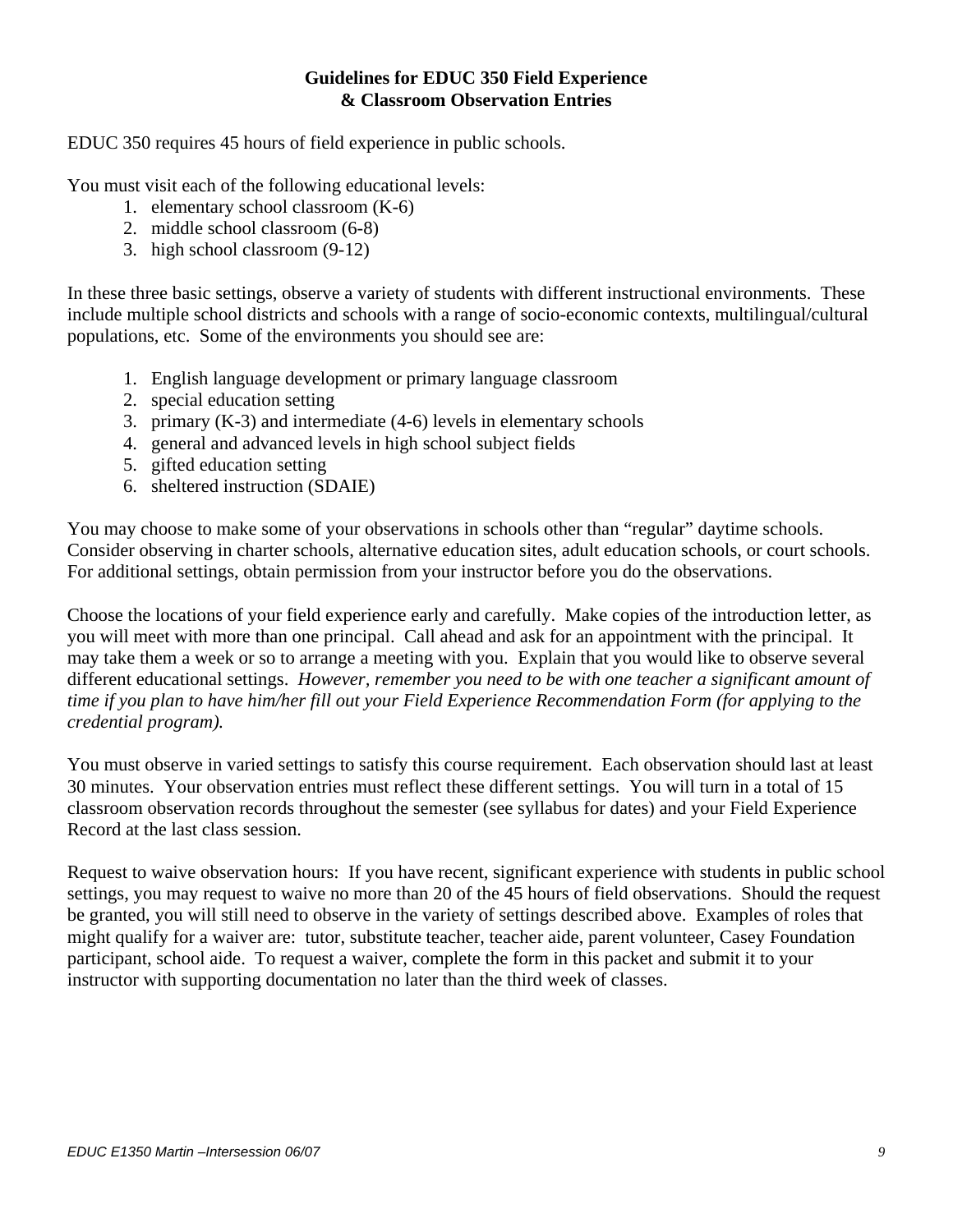| ┍ | . IVI | I. |  |
|---|-------|----|--|
|   |       |    |  |

**NAME: SSN: \_\_\_\_** 

# **EDUCATION 350 FIELD OBSERVATION RECORD**

**Fill in this sheet each time you observe in schools. Turn this in on the assigned due date during the semester.** 

**You must have a minimum of 45 hours of observation for EDUC 350.** 

| $\mathbf{DATE}$ | <b>GRADE</b> /<br><b>SETTING</b><br>(see syllabus) | SCHOOL/DISTRICT | <b>TEACHER</b><br><b>INITIALS</b> | <b>TIME IN</b><br>CLASSRM. |
|-----------------|----------------------------------------------------|-----------------|-----------------------------------|----------------------------|
|                 |                                                    |                 |                                   |                            |
|                 |                                                    |                 |                                   |                            |
|                 |                                                    |                 |                                   |                            |
|                 |                                                    |                 |                                   |                            |
|                 |                                                    |                 |                                   |                            |
|                 |                                                    |                 |                                   |                            |
|                 |                                                    |                 |                                   |                            |
|                 |                                                    |                 |                                   |                            |
|                 |                                                    |                 |                                   |                            |
|                 |                                                    |                 |                                   |                            |
|                 |                                                    |                 |                                   |                            |
|                 |                                                    |                 |                                   |                            |
|                 |                                                    |                 |                                   |                            |
|                 |                                                    |                 |                                   |                            |
|                 |                                                    |                 |                                   |                            |
|                 |                                                    |                 |                                   |                            |
|                 |                                                    |                 |                                   |                            |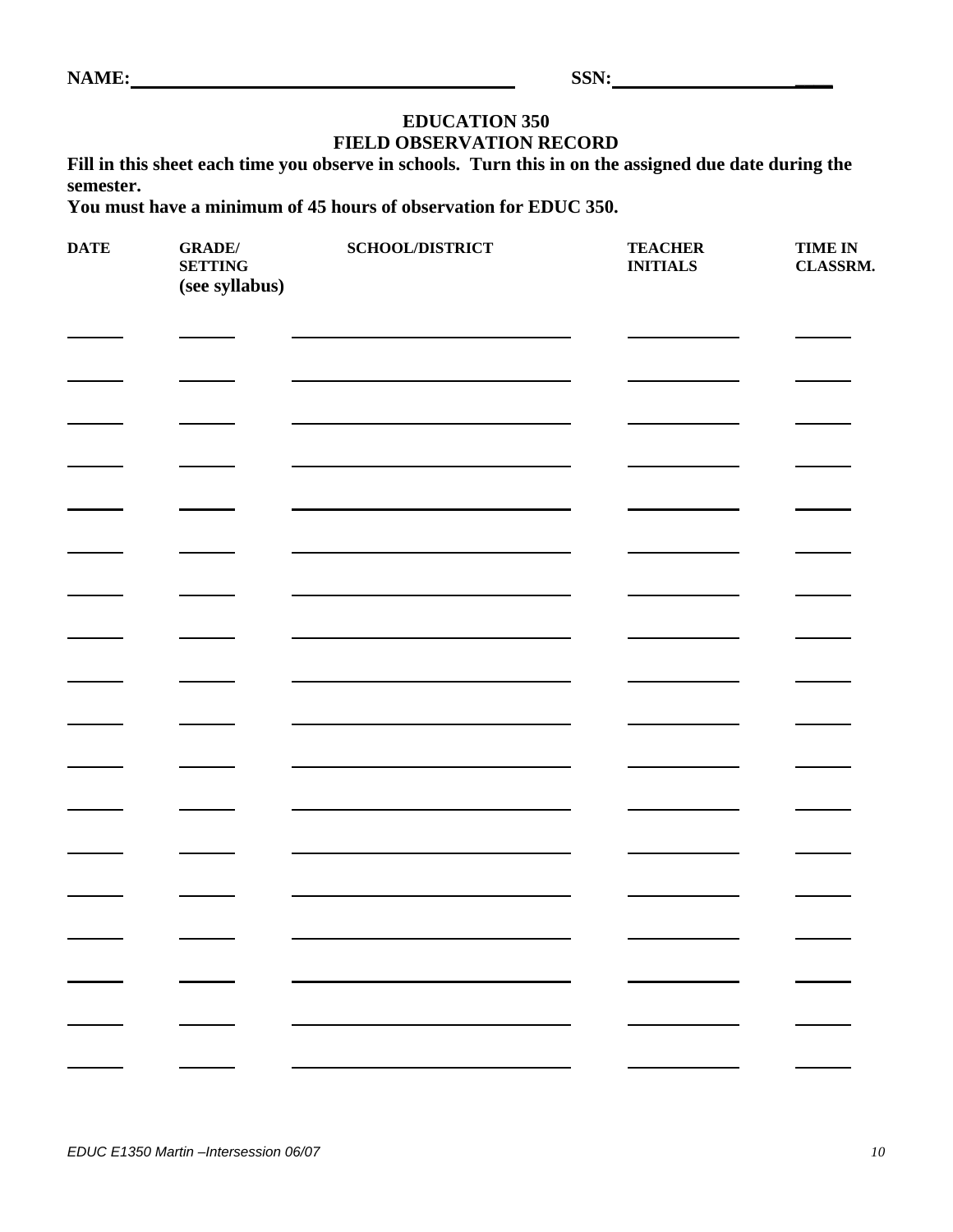| Request to Waive Observation Hours-EDUC 350 |
|---------------------------------------------|
|---------------------------------------------|

|                                                                                                                                                                                                                                |                               | EDUC 350 Section ___________ Semester ______________ Instructor _________________                                                                                                                 |  |
|--------------------------------------------------------------------------------------------------------------------------------------------------------------------------------------------------------------------------------|-------------------------------|---------------------------------------------------------------------------------------------------------------------------------------------------------------------------------------------------|--|
|                                                                                                                                                                                                                                |                               |                                                                                                                                                                                                   |  |
| Name                                                                                                                                                                                                                           | SS#                           |                                                                                                                                                                                                   |  |
| I request a waiver for the following experience in public schools:<br>_______Tutor                                                                                                                                             |                               |                                                                                                                                                                                                   |  |
| Substitute teacher                                                                                                                                                                                                             |                               |                                                                                                                                                                                                   |  |
| Teacher Aide                                                                                                                                                                                                                   |                               |                                                                                                                                                                                                   |  |
| Parent volunteer                                                                                                                                                                                                               |                               |                                                                                                                                                                                                   |  |
| School aide                                                                                                                                                                                                                    |                               |                                                                                                                                                                                                   |  |
| Casey Foundation participant                                                                                                                                                                                                   |                               |                                                                                                                                                                                                   |  |
| Other (describe):                                                                                                                                                                                                              |                               |                                                                                                                                                                                                   |  |
| The experience took place as follows:                                                                                                                                                                                          |                               |                                                                                                                                                                                                   |  |
| School: School: School: School: School: School: School: School: School: School: School: School: School: School: School: School: School: School: School: School: School: School: School: School: School: School: School: School |                               |                                                                                                                                                                                                   |  |
|                                                                                                                                                                                                                                |                               | District: District:                                                                                                                                                                               |  |
| Dates:                                                                                                                                                                                                                         |                               | <u> 1989 - Johann Stoff, amerikansk politiker (d. 1989)</u>                                                                                                                                       |  |
| No. of hours in this experience:                                                                                                                                                                                               |                               |                                                                                                                                                                                                   |  |
| Attach the following to this request:                                                                                                                                                                                          |                               |                                                                                                                                                                                                   |  |
| experience.                                                                                                                                                                                                                    |                               | 1. A letter from supervisor/teacher verifying the experience, including the length of time spent in this                                                                                          |  |
|                                                                                                                                                                                                                                |                               | 2. Your reflection on the experience (1-2 pages typewritten). Describe the experience and convey<br>what you learned from the experience that will help you to be an effective teacher candidate. |  |
|                                                                                                                                                                                                                                | Do not write below this line. |                                                                                                                                                                                                   |  |
|                                                                                                                                                                                                                                |                               |                                                                                                                                                                                                   |  |
| Approved                                                                                                                                                                                                                       |                               | Number of hours to be waived (20 max):                                                                                                                                                            |  |
| Denied                                                                                                                                                                                                                         |                               |                                                                                                                                                                                                   |  |
|                                                                                                                                                                                                                                |                               |                                                                                                                                                                                                   |  |
|                                                                                                                                                                                                                                |                               |                                                                                                                                                                                                   |  |
|                                                                                                                                                                                                                                |                               |                                                                                                                                                                                                   |  |
| <b>Instructor Signature</b>                                                                                                                                                                                                    |                               | Date                                                                                                                                                                                              |  |
|                                                                                                                                                                                                                                |                               |                                                                                                                                                                                                   |  |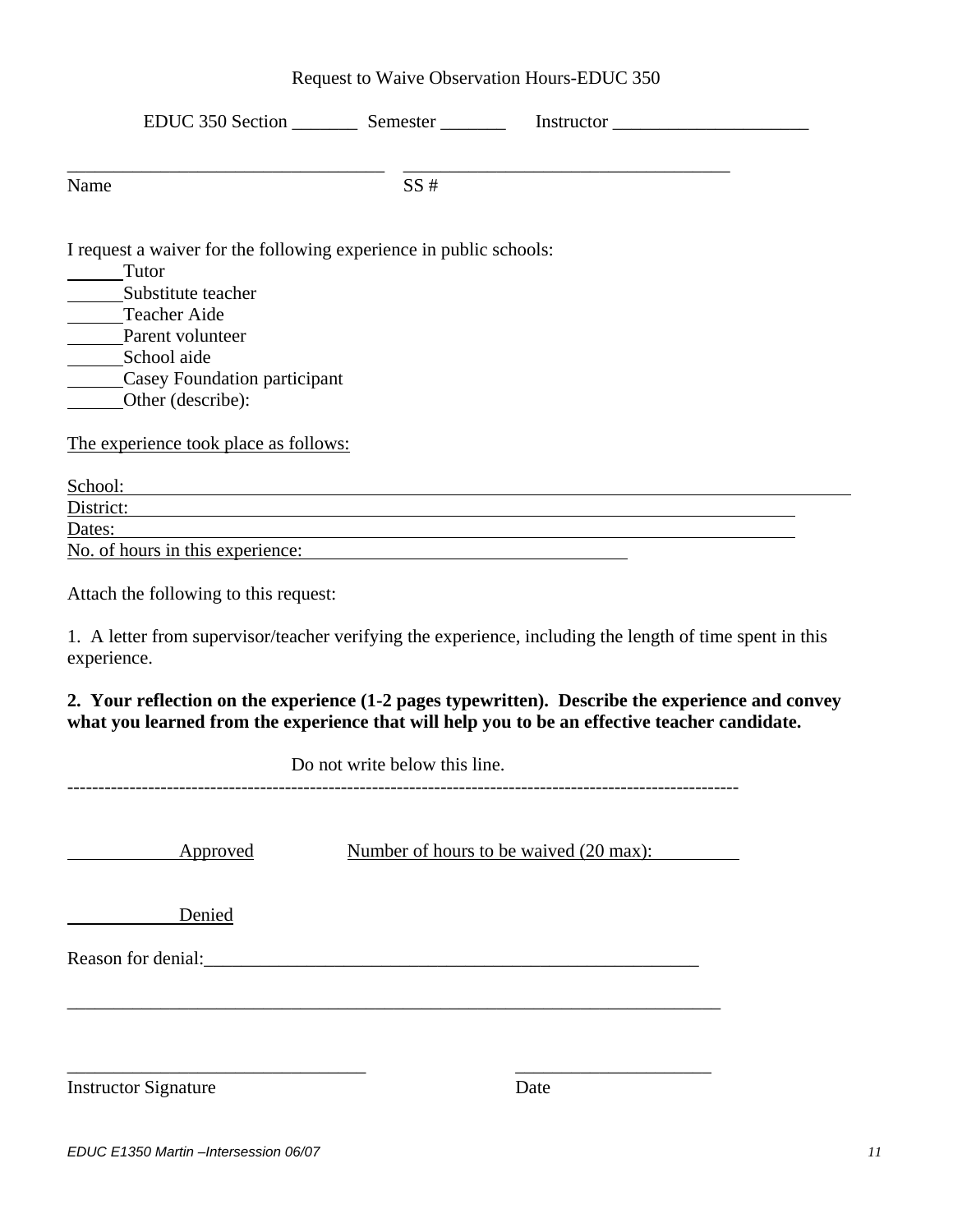#### **FIELD EXPERIENCE RECOMMENDATION FORM - Non Confidential**

| <b>Applicant's Name:</b><br><b>SSN</b> |            |                     |                       |            |
|----------------------------------------|------------|---------------------|-----------------------|------------|
| <b>Program:</b>                        | Multi Subj | _Multi Subj Mid Lev | Concurrent w/ Ed Spec | _Sing Subj |

This individual is considering applying for admission to a Cal State San Marcos Teacher Education Program. The applicant has indicated that he/she has worked with children/youth (class/groups) under your supervision. One of the criteria on which candidates are admitted to the CSUSM program is successful work experience with children (either paid or volunteer). All credential program applicants are required to submit a Field Experience Recommendation Form from a public classroom teacher.

 In a brief narrative, reflect on this individual as a teacher candidate. When possible, please provide specific examples and details. If your narrative exceeds this page, or if a separate letter is used, please attach to this form and sign. In order to avoid questions of authenticity, do not cut and paste your narrative in the box below.

|                             | Consider the candidate's personal and professional attributes with the following in mind:                                               |  |
|-----------------------------|-----------------------------------------------------------------------------------------------------------------------------------------|--|
| Dependability<br>Initiative | Professional appearance/manner Enthusiasm Poise and self-confidence<br>Interpersonal communication skills Sensitivity to all learners   |  |
|                             |                                                                                                                                         |  |
|                             |                                                                                                                                         |  |
|                             |                                                                                                                                         |  |
|                             |                                                                                                                                         |  |
|                             |                                                                                                                                         |  |
|                             |                                                                                                                                         |  |
| email:coessc@csusm.edu      | Student Services Center welcomes your additional comments. (760)750-4277 or<br><u> 1980 - John Stone, amerikansk politiker († 1900)</u> |  |
|                             |                                                                                                                                         |  |
| <b>School District</b>      |                                                                                                                                         |  |
|                             | Number of hours candidate has been in my classroom _____________________________                                                        |  |
|                             |                                                                                                                                         |  |
| Date                        | Classroom Teacher's Signature                                                                                                           |  |

College of Education • California State University San Marcos • San Marcos, CA 92096-0001 • (760) 750-4279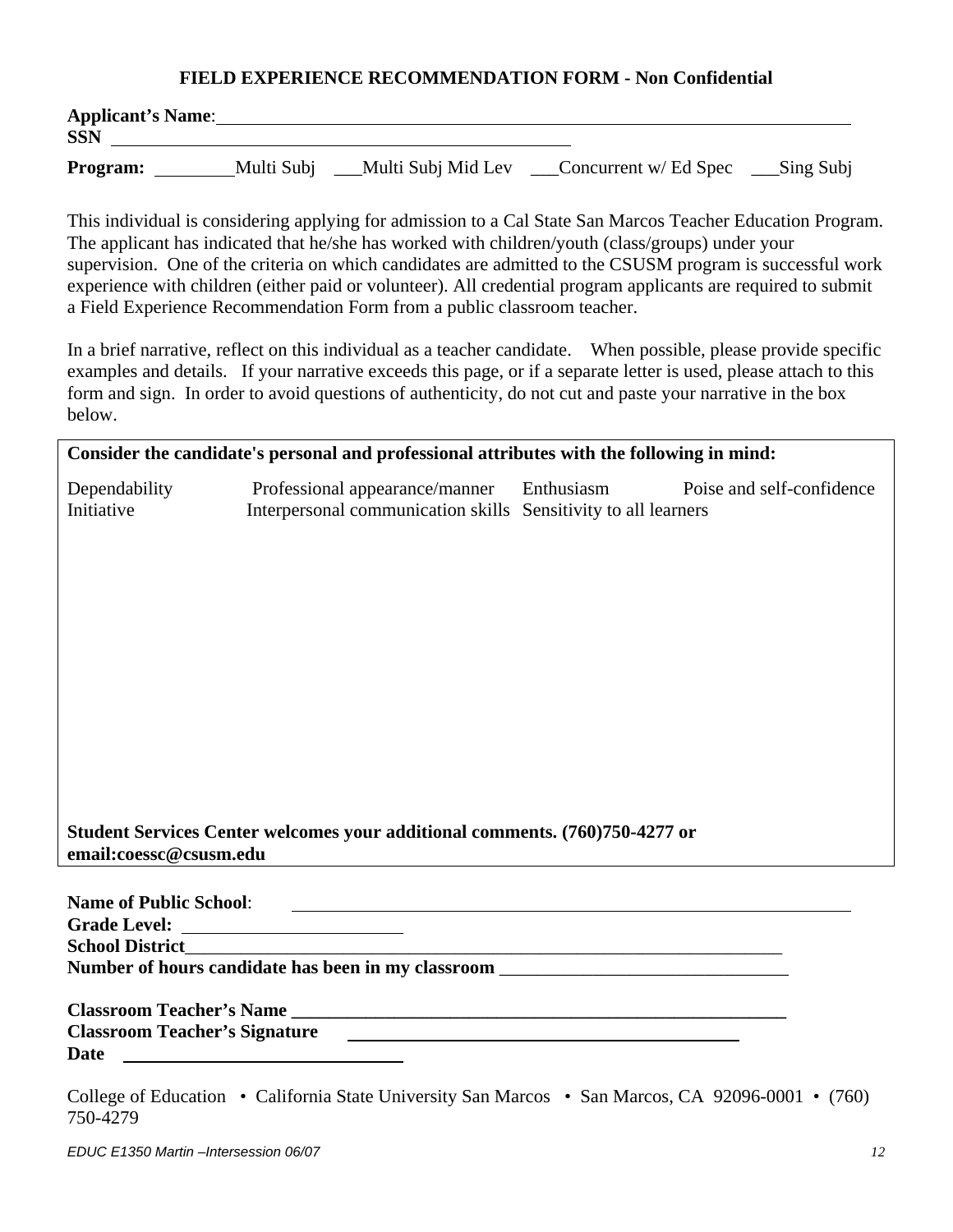#### **SUGGESTED NOTETAKING FORM**

OBSERVATION #\_\_\_\_\_\_

Your name

#### **Context**

School name/teacher name:

Day of the week/Date/Time Elapsed in classroom:

Type of classroom (grade/subject/special program):

Number of teachers and assistants/Number of students:

Describe the demographic characteristics of this site/classroom (gender, race/ethnicity, languages, ability)

#### **Overview**

Outline what you saw chronologically - address curriculum, instruction, classroom environments, management...See schedule for topics – Group 1, 2, & 3..

#### **Significant Event(s)**

Describe 1-2 significant events and why you might choose them for analysis.

#### **Description of Event(s)**

Describe the event(s) and what the teacher(s) and students were doing in relation to questions asked for each focus group.

(To understand how to observe and take notes during observation read Ch 7, 8 & 12 in Borich, Gary D. (2003). Observation skills for effective teaching. (4<sup>th</sup> ed.). Upper Saddle River, NJ: Prentice-Hall.) \*\*\*\*\*\*\*\*\*\*\*\*\*\*\*\*\*\*\*\*\*\*\*\*\*\*\*\*\*\*\*\*\*\*\*\*\*\*\*\*\*\*\*\*\*\*\*\*\*\*\*\*\*\*\*\*\*\*\*\*\*\*\*\*\*\*\*\*\*\*\*\*\*\*\*\*\*\*\*\*\*\*\*\*\*\*\*\*\*\*\*\*\*\*\*\*\*\*\*\*\*\*\*\*\*\*\*\*\*

#### **Analysis of Event(s) (One write-up for each of three focus groups)**

- **Include "Context" information from the selected observations**
- Analyze events from selected observations and make reference to what you have learned/read in this course.
- **EXTE:** List any questions you may have and how this observation personally impacted your learning about teaching and learning.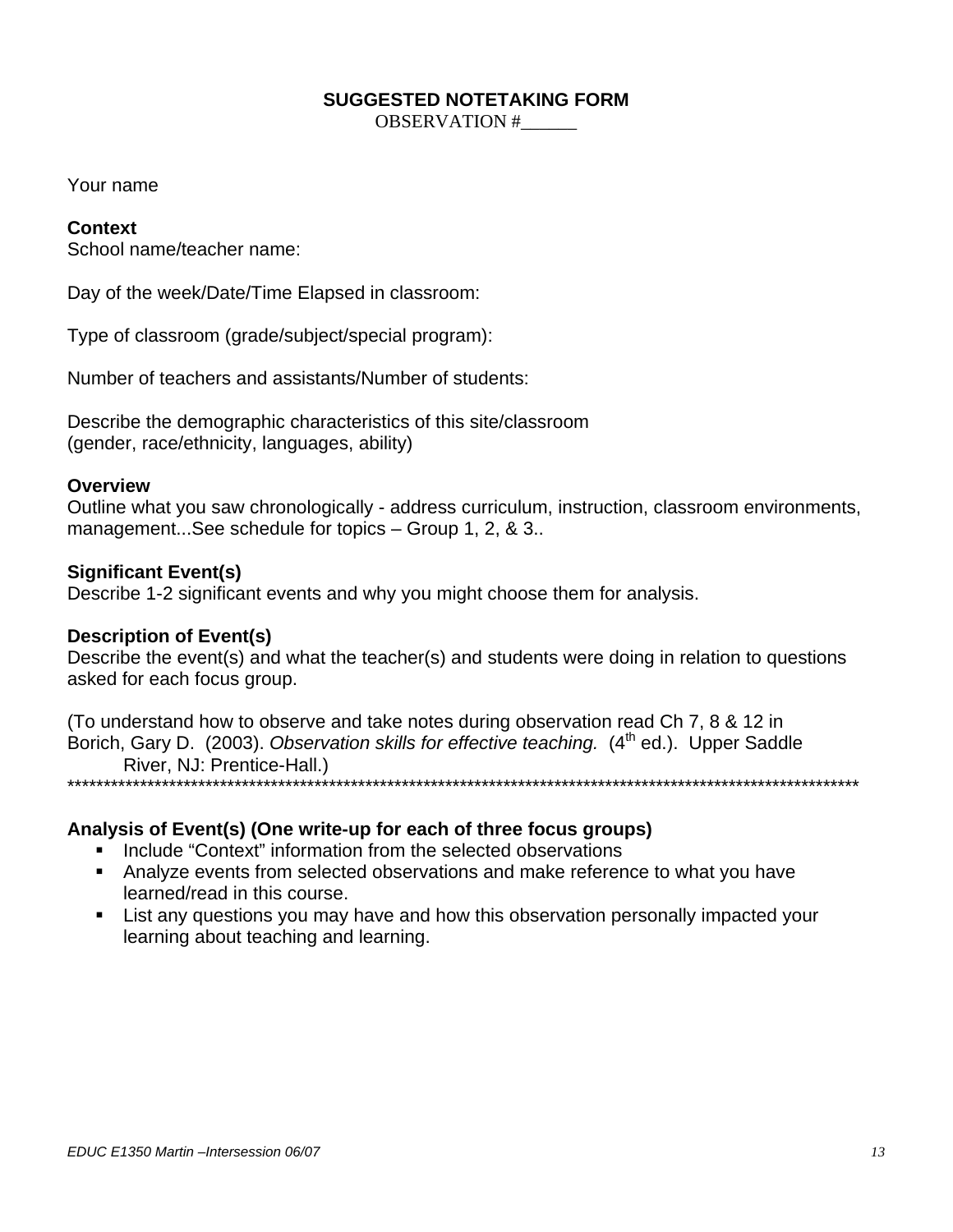#### **Focus of Observations**

#### **Group #1 Focus (Analysis due December 16, 2006)**

- A. **Room Arrangement** (physical layout): Does the desk or table arrangement support or detract from the delivery of instruction? Can all students see the board? Can the teacher move easily about the room?
- B. **Classroom rules and procedures**: Are rules posted? Who generated the rules? Do you see evidence that they are enforced? Consistently? Do students seem to know what is expected of them?
- C. **Classroom Diversity** Do you see evidence of diversity; in ability, ethnicity, linguistic background, special needs or socioeconomic status? Do you notice the teacher responding to all students equally? How do students respond/relate to this diversity?
- D. **Students:** Do students appear ready to learn? Do you sense positive interactions with other learners both in the classroom or outside?

#### **Group #2 Focus (Analysis due January 13, 2007)**

- E. **School/Class Climate:** Were you able to observe students on the school playground or outside of class? Do you feel this school/classroom is a friendly and learning atmosphere? How do adults outside of class respond to students?
- F. **Classroom Management:** Was the teacher able to get compliance from the students in the area of behavior? What techniques did you observe used to control the behavior of students? Did you see evidence that the students understand the expectations? Was the teacher consistent in discipline used?
- G. **Communication:** Observe the clarity of instructions. Do students seem to understand what they are to do? Does the teacher use several forms of communication i.e., visual, oral etc?

#### **Group #3 Focus (Analysis due January 27, 2007\*)**

- H. **Planning for instruction:** Did you see any evidence of a lesson plan? Were the materials organized and ready for use at the proper time? Were state standards and/or objectives posted somewhere in the room?
- I. **Variety of Instruction:** Does the teacher use a variety of teaching techniques-lecture, small groups and/or hands-on activities?
- J. **Flexibility:** Did you notice evidence of flexibility in teacher behavior? Were there "teachable moments" that the teacher used to make a point? Did the teacher make use of or build upon student responses to make an instructional point?
- K**. Evaluation techniques:** How does the teacher know if the objectives of the lesson are being met? What documentation is maintained? Did you see evidence that instruction is revised or individualized based upon the evaluations used?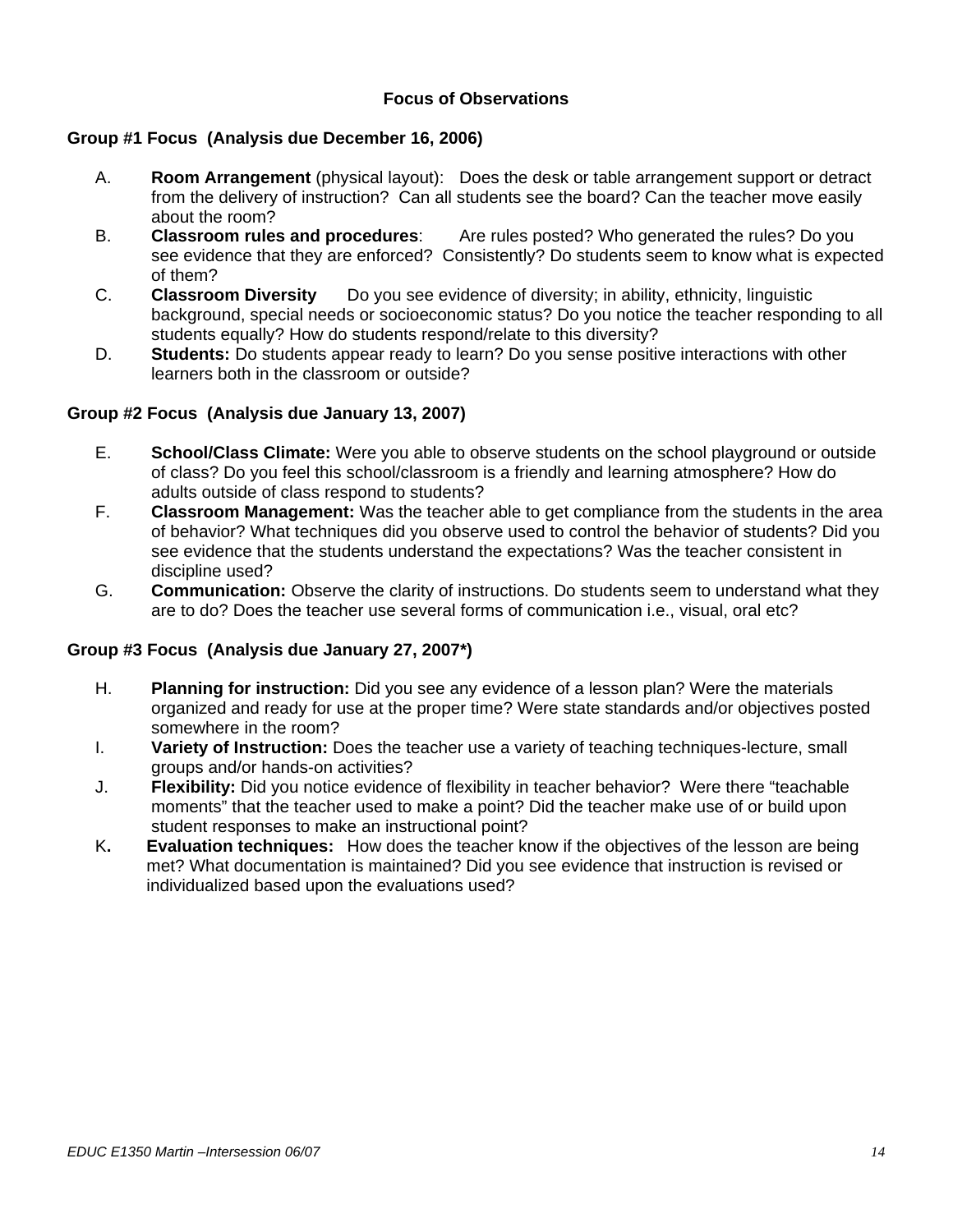# **Observation Performance Rubric**

|                                                                        | ODSEI VALION FENONIMANCE RUDNC                                                                                                                                                                                                                                                                                                                                                                                                    |                                                                                                                                                                                                                                                                                                                                                                                                                                  |                                                                                                                                                                                                                                                                                                                                                                                                                                                                                                                                                                                                                                                                                                                                               |
|------------------------------------------------------------------------|-----------------------------------------------------------------------------------------------------------------------------------------------------------------------------------------------------------------------------------------------------------------------------------------------------------------------------------------------------------------------------------------------------------------------------------|----------------------------------------------------------------------------------------------------------------------------------------------------------------------------------------------------------------------------------------------------------------------------------------------------------------------------------------------------------------------------------------------------------------------------------|-----------------------------------------------------------------------------------------------------------------------------------------------------------------------------------------------------------------------------------------------------------------------------------------------------------------------------------------------------------------------------------------------------------------------------------------------------------------------------------------------------------------------------------------------------------------------------------------------------------------------------------------------------------------------------------------------------------------------------------------------|
| <b>Task &amp; Criteria</b>                                             | <b>Exceeds Expectations</b>                                                                                                                                                                                                                                                                                                                                                                                                       | <b>Nearly Meets</b>                                                                                                                                                                                                                                                                                                                                                                                                              | <b>Developing</b>                                                                                                                                                                                                                                                                                                                                                                                                                                                                                                                                                                                                                                                                                                                             |
| <b>TPE 12:</b><br>Describing and<br>Analyzing<br>Teaching<br>Practices | - Develops an especially<br>insightful analysis that<br>demonstrates an ability<br>to make sense of the<br>observed teaching<br>practices as they relate<br>to the elements outlined<br>in the Borich text.<br>- Demonstrates a clear<br>understanding of the<br>observation focus.                                                                                                                                               | <b>Expectations</b><br>- Describes 1 or 2<br>significant events,<br>focusing on the relevant<br>details associated with the<br>observation focus.<br>- Includes an analysis for<br>each event that interprets,<br>makes inferences, poses<br>questions, and<br>demonstrates personal<br>learning.<br>- Makes a clear<br>connection to the Borich<br>text, showing an<br>understanding of the<br>observation focus.               | - Offers some description of 1<br>or 2 significant events, but<br>more details would strengthen<br>the description.<br>- Develops a limited analysis<br>that shows an ability to look<br>closely at the event(s) but<br>lacks sufficient interpretation,<br>inference, questioning, and/or<br>connection to personal<br>learning.<br>- Suggests a limited<br>understanding of the<br>observation focus that may<br>come from an incomplete<br>reading or a misreading of the<br>Borich text.<br>This paper is significantly<br>underdeveloped in many areas<br>of the assignment. The work<br>does not offer enough<br>information to gauge the<br>teacher candidate's<br>understanding of close<br>observation and effective<br>instruction. |
| TPE <sub>6</sub><br>Developing<br>Appropriate<br>Teaching<br>Practices | In the analysis and/or<br>reflection sections of<br>the observation:<br>Candidate is able to<br>determine if lesson<br>observed provides<br>opportunities for students<br>to develop advanced<br>thinking and problem-<br>solving skills, helps<br>students to understand<br>connections between the<br>curriculum and life<br>beyond school, and/or<br>helps students to<br>assume increasing<br>responsibility for<br>learning. | In the analysis and/or<br>reflection sections of the<br>observation:<br>Candidate can partially<br>determine if lesson<br>observed provides<br>opportunities for students<br>to develop advanced<br>thinking and problem-<br>solving skills, helps<br>students to understand<br>connections between the<br>curriculum and life beyond<br>school and/or helps<br>students to assume<br>increasing responsibility<br>for learning. | Teacher candidate is unable to<br>determine if lesson observed<br>provides opportunities for<br>students to develop advanced<br>thinking and problem-solving<br>skills, helps students to<br>understand connections<br>between the curriculum and<br>life beyond school, and/or<br>helps students assume<br>increasing responsibility for<br>learning.                                                                                                                                                                                                                                                                                                                                                                                        |
| <b>TPE 12:</b><br>Professionalism                                      | - Produces "professional"<br>writing: clear<br>organization; appropriate<br>development of ideas;<br>use of conventional<br>English.<br>- Submits work on time.<br>- Works productively with<br>partner (if applicable).                                                                                                                                                                                                          | Demonstrates some<br>difficulty in one of the<br>areas of professionalism:<br>meeting due date or<br>producing professional<br>writing.                                                                                                                                                                                                                                                                                          | Demonstrates significant<br>difficulty in one or both areas<br>of professionalism: meeting<br>due date and producing<br>professional writing.                                                                                                                                                                                                                                                                                                                                                                                                                                                                                                                                                                                                 |
| <b>Total Points</b>                                                    |                                                                                                                                                                                                                                                                                                                                                                                                                                   |                                                                                                                                                                                                                                                                                                                                                                                                                                  |                                                                                                                                                                                                                                                                                                                                                                                                                                                                                                                                                                                                                                                                                                                                               |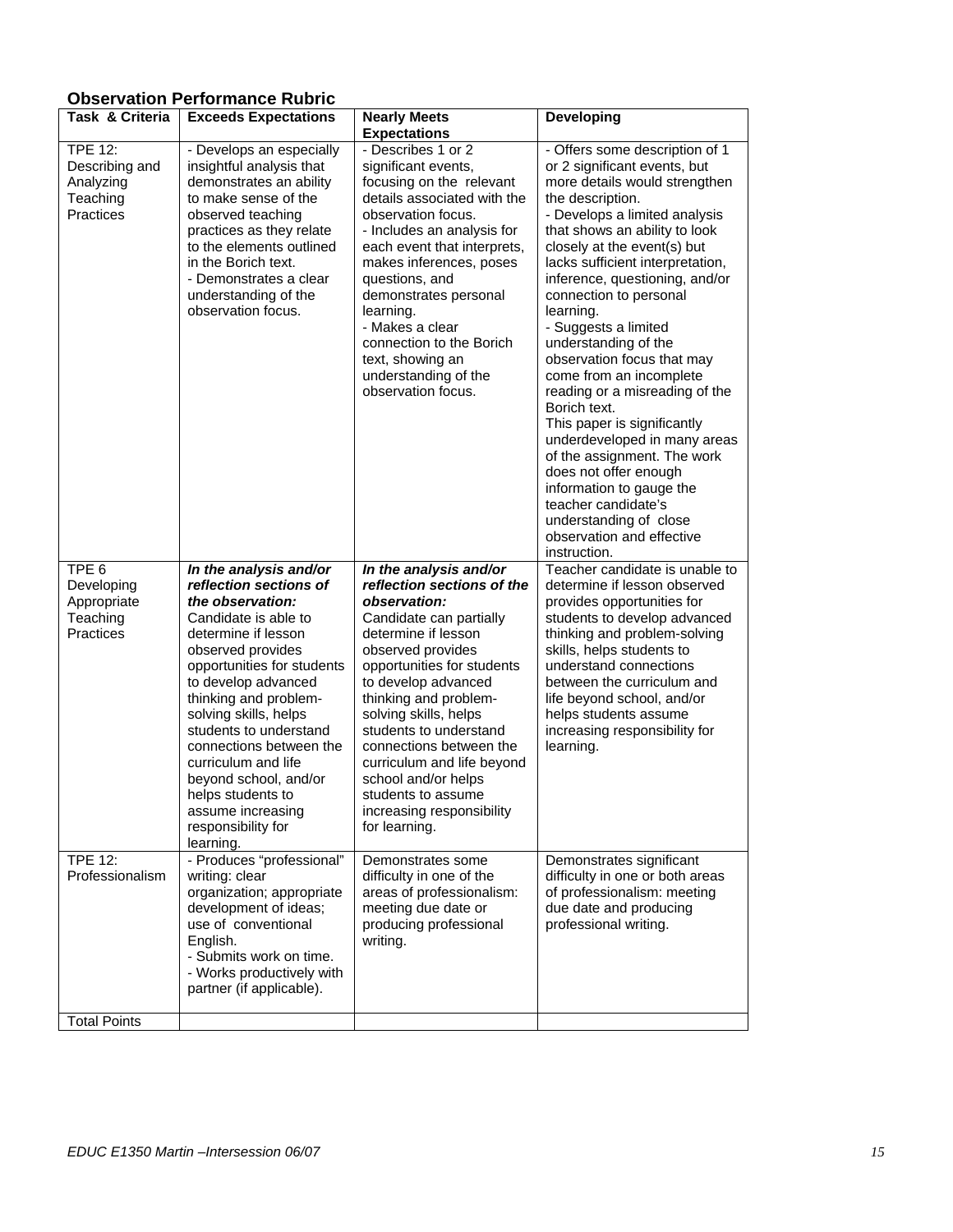# **Using Technology: Selecting a Community for a Teaching Position**

## **Part 1**

**Each student is to select one community to research via the Internet. Look for information about a possible teaching position. Choose a community close enough to actually visit or a community you have not visited.** 

**Step 1. Assuming you were to actually be interested in a teaching position in the district, develop a list of questions regarding the type of information you feel would be important to have in order to make an initial judgment (hypothesis) about what it might be like to work in that community and school district.** 

**Step 2. Seek out websites from the community, school district, and local schools you have chosen to research. Look for answers to the questions you posed.** 

**Step 3. Make a bulleted list for the district from the website information you find most helpful. Include links to the sites. (Be selective –don't list everything you find and then attach to #4).** 

**Step 4. Write a summary of your hypothesis of what the schools would be like and the general characteristics of the students-based on the information you glean from the various websites you consult. Be sure to tell if your choice seems the right choice for you.** 

## **PART 2**

**Step 1. Review the work done by your colleagues about school districts on the Web CT . Spend some time using their links to learn more about the districts they chose. Pay special attention to their reasons for their selection. In this activity, you will be ranking the districts in order of your preferences and giving reasons for your choices.** 

**Step 2. Go to www.intel.com/education/visualranking and select "Enter." Then choose "Student Login." The Teacher ID on the next screen is "mmartinvrms" and the Team ID and Password are both your team number given by the instructor, and entered as "Team06" for example. Scroll down to "Choose a District" and click. You will also need to click once on the project screen to enable it. (If you have any difficulty with this program, click "Need help?"** 

**Step 3. Prioritize school districts listed in order according to your interest level. Click and drag the names of the schools to the proper positions, with your first choice at the top of the list.** 

**Step 4. Double-click on the school district at the top of the list. A comment box will pop up. Enter your reason for the choice. Be sure to include a reference (your colleague's name and the appropriate web site.) Give these reasons for your top three choices and your bottom two choices.** 

**Step 5. After January 8th, return to the Intel website to compare your choices with your classmates'. At the top of the screen (after you get to your personal screen), there are three buttons. Choose the 3rd one. It will present a pull-down box where you can select your colleague's choices and read their comments. It will also compare yours to theirs. Find out who might be your competition in the future job pool. See how your ideas about "great" public education fit with "what's out there."**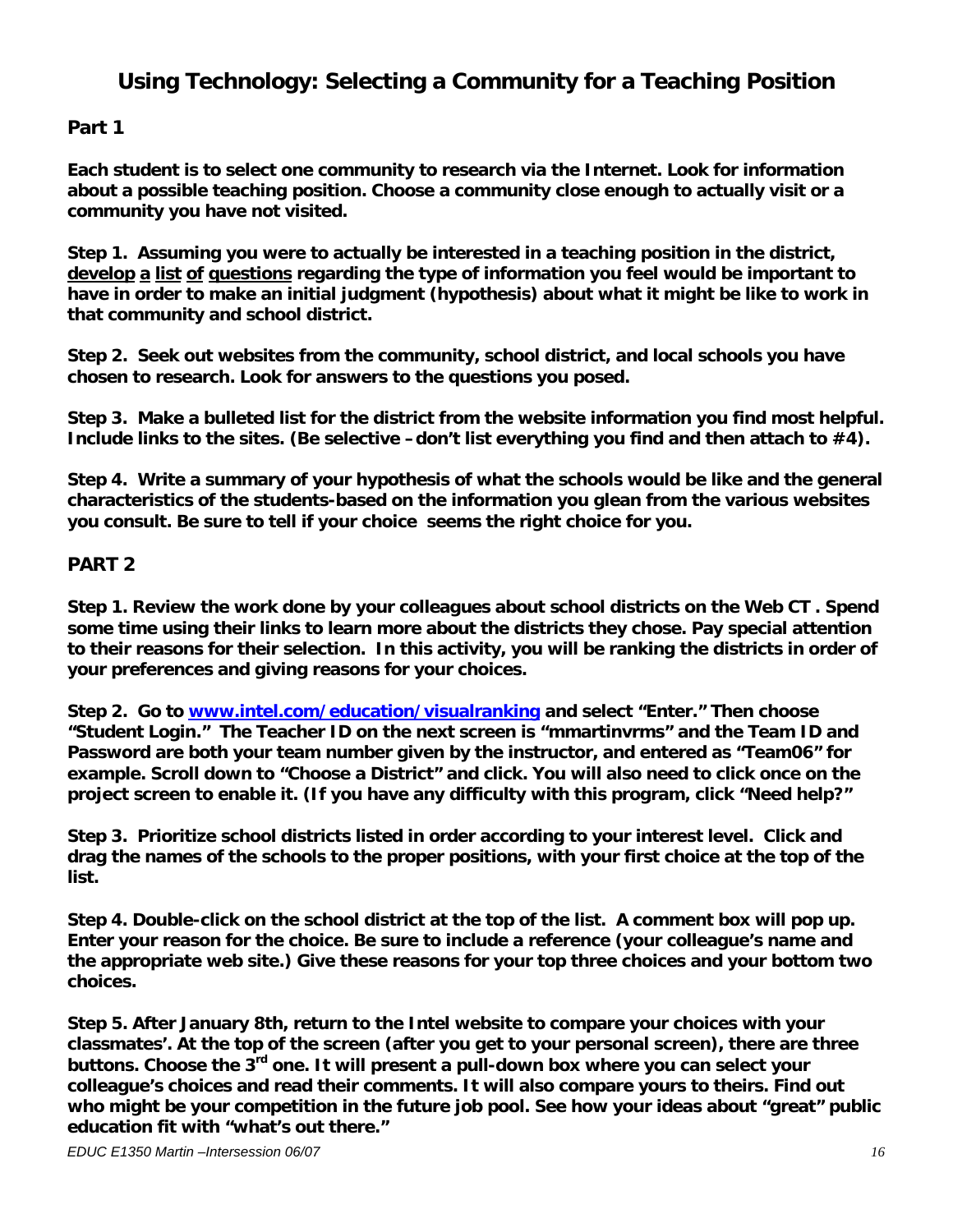# Technology Assignment Assessment Rubric:

| <b>Criteria</b>                       | <b>Below</b>        | <b>Meets</b>    | <b>Exceeds</b>  |
|---------------------------------------|---------------------|-----------------|-----------------|
|                                       | <b>Expectations</b> | <b>Standard</b> | <b>Standard</b> |
| Questions generated to produce        |                     |                 |                 |
| information on schools/community      |                     |                 |                 |
| Quality of the hypothesis of the      |                     |                 |                 |
| school(s) demographic characteristics |                     |                 |                 |
| based on your questions.              |                     |                 |                 |
| Inclusion of bulleted list of website |                     |                 |                 |
| materials                             |                     |                 |                 |
| Prioritizing with reasons in          |                     |                 |                 |
| www.intel.com/education/visualranking |                     |                 |                 |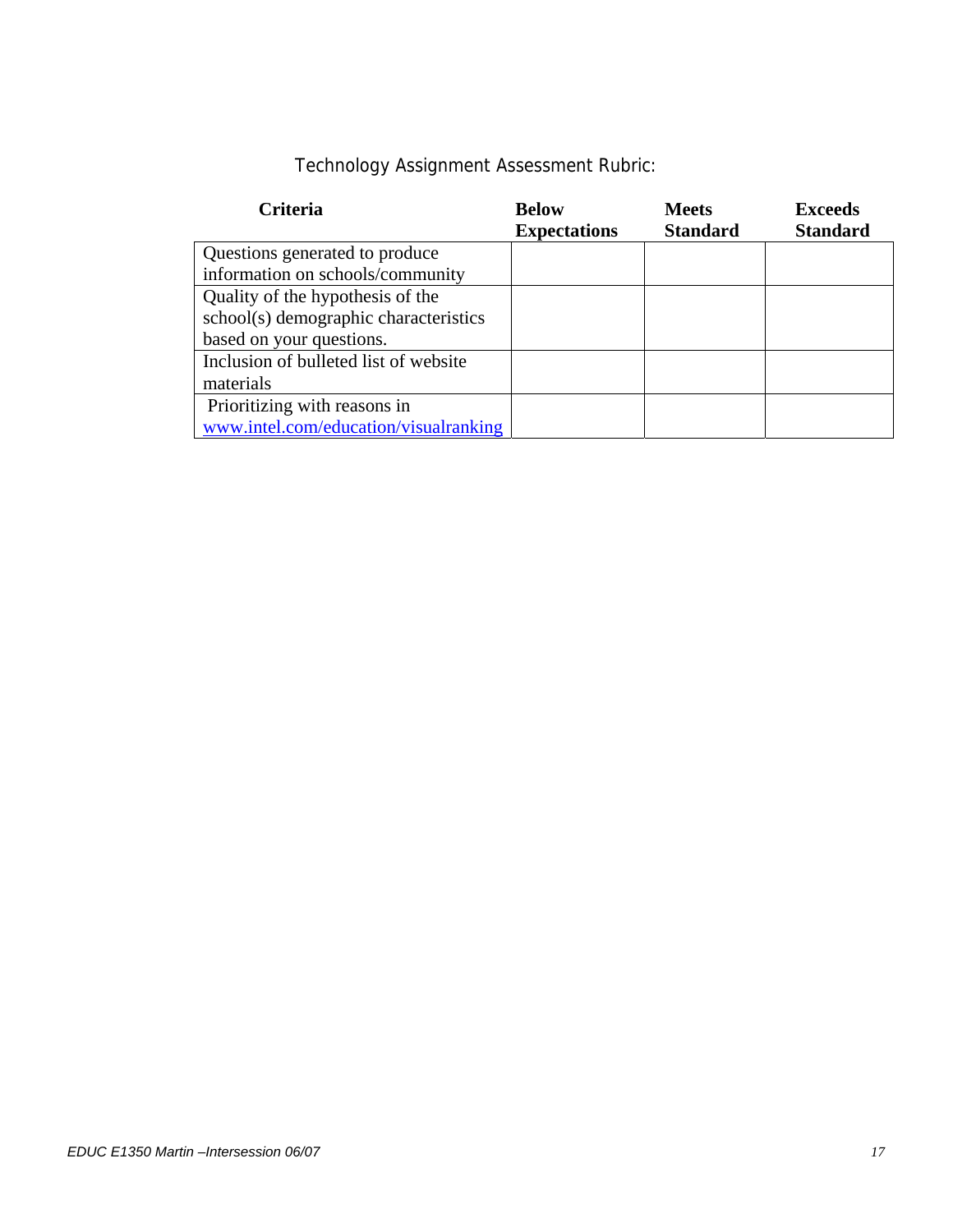# **Philosophy Paper**

#### **Paragraph 1: Paper Introduction**

Describe your philosophy.

- 1. Name your philosophy as labeled by Grant & Gillette (2005) Ch 8
- 2. Preview your beliefs about the following:
	- a. What is that nature of the learner?
	- b. What is nature of subject matter?
	- c. What is the nature of the learning process?
	- d. What behaviors (disposition/attitude & actions) should the teacher exhibit in order to carry out his or her philosophical position?

#### **Paragraph 2: Nature of learner**

Describe what you believe is the nature of the learner.

What are your thoughts about the students you will teach? What do they need from a teacher?

Give 1-2 examples of how this looks.

#### **Paragraph 3: Nature of the subject matter**

Describe what you believe is the nature of subject matter.

What do you believe counts as knowledge and how should it be presented?

Give 1-2 examples of how you as a teacher will make choices about curriculum and instruction.

#### **Paragraph 4: Nature of the learning process**

Describe what you believe is the nature of the learning process.

How will you as a teacher use subject matter and other experiences to guide students toward meaningful learning activities?

Give 1-2 examples.

#### **Paragraph 5: Teacher dispositions and actions**

Describe what behavior (disposition/attitude & actions) you will exhibit in order to carry out your philosophical position?

#### **Paragraph 6: Conclusion**

Recap your philosophy.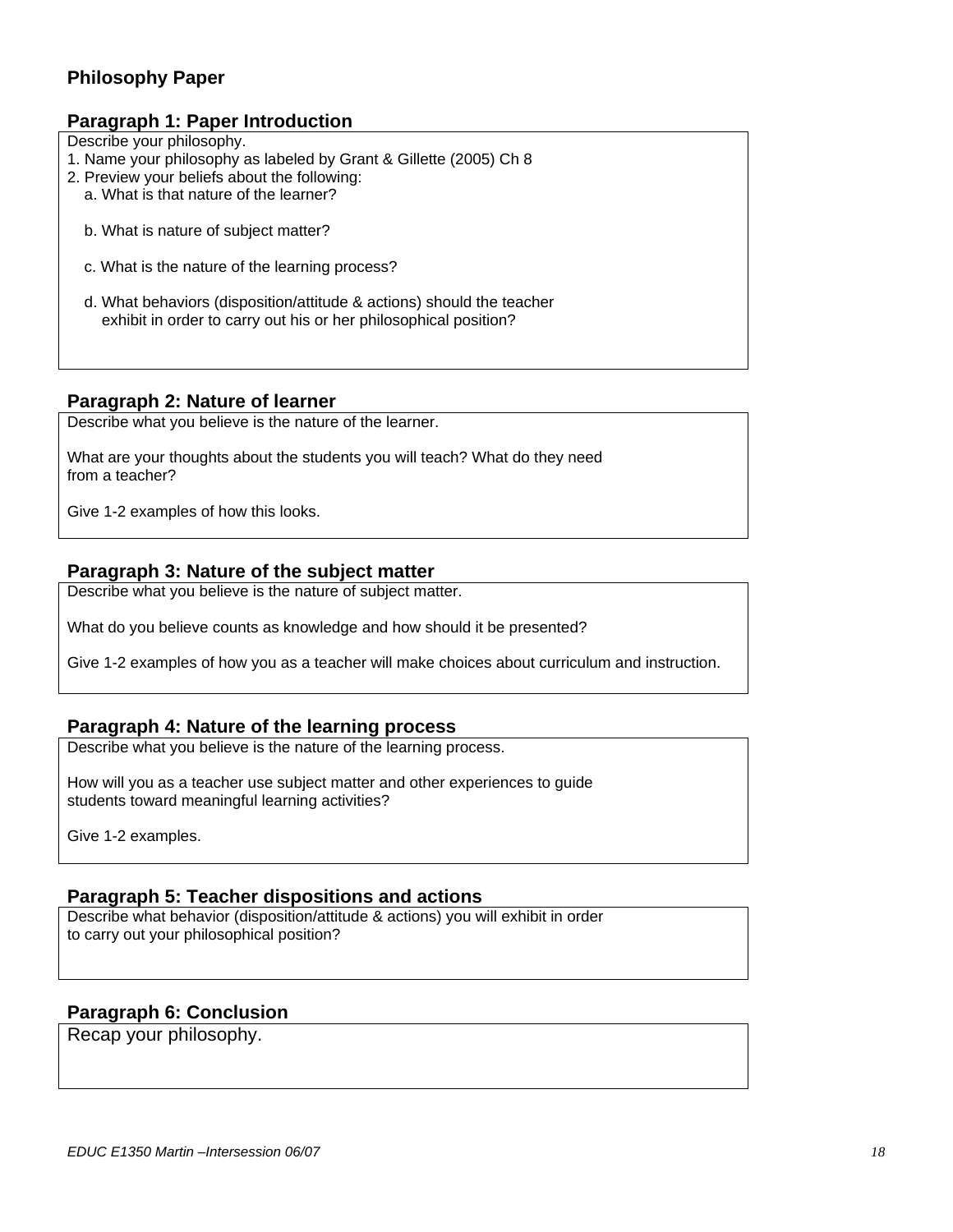# **Criteria for Self- Assessment of Philosophy Paper**

## **Be sure to self-assess using the following criteria. Submit the self-assessment with your final draft of your philosophy paper.**

Exemplary papers have the following characteristics:

**Ideas:** The paper is clear and focused. It holds the reader's attention. Relevant information and details enrich the central theme. Ideas are supported by research, practical knowledge and experience. Conclusions show insight.

**Organization:** The organizational structure enhances and showcases the central idea or theme of the paper. An inviting introduction draws the reader in; a satisfying conclusion leaves the reader with a sense of closure and resolution. Sequencing is logical and effective. Thoughtful transitions tie parts together. The paper flows so smoothly, the reader hardly thinks about it.

**Voice:** The writer of this paper speaks directly to the reader in a manner that is individual, compelling, engaging, and has personality.

**Sentence Fluency:** The writing has an easy flow. Sentences enhance the meaning. Sentences vary in length and structure. The piece has purposeful and varied sentence beginnings. **Conventions:** The writer demonstrates a good grasp of standard writing conventions. Spelling is

generally correct. Punctuation is accurate. Grammar and usage are correct. Paragraphing tends to be sound. The piece needs very little additional editing.